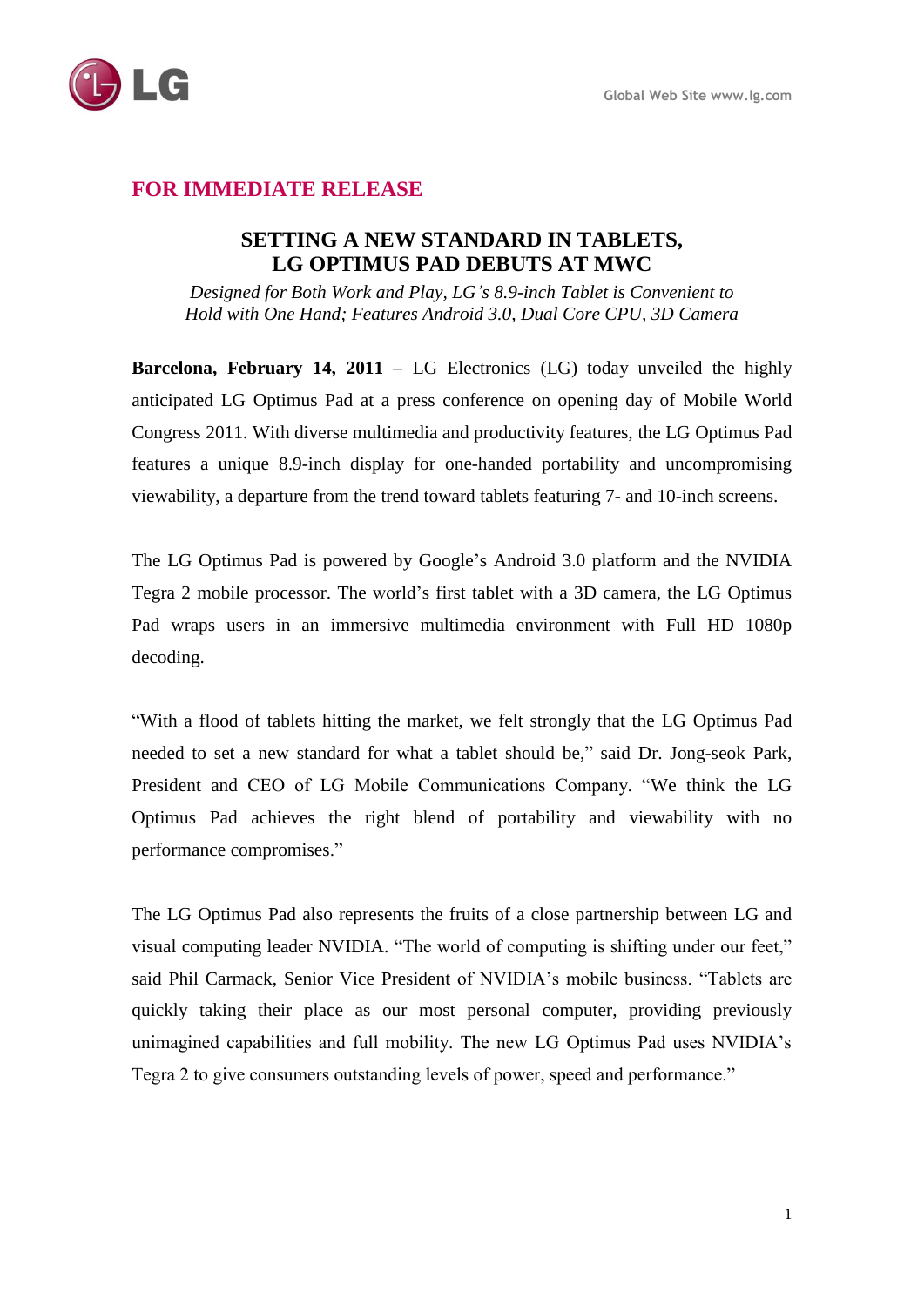

### **Easy Portability, Ideal Viewability**

Sized at 8.9-inch diagonally and 149.4-mm horizontally, the LG Optimus Pad offers a sensible solution to other tablets on the market that are either too large for comfortable portability or too small for ideal viewing. The conveniently-sized LG Optimus Pad fits comfortably in one hand, goes anywhere and slips easily into purses and slim briefcases. With 15:9 aspect ratio, the LG Optimus Pad allows users access to the full range of applications in Android Market and its 1280 x 768 WXGA resolution vividly displays multimedia content in full widescreen format.

### **Powerful, Fast and Versatile Platform**

The LG Optimus Pad is powered by Android 3.0, Google's latest platform optimized for tablets which supports larger display resolutions and applications specifically designed for tablets, including Google eBooks, Google Maps 5, and Google Talk. Android 3.0 also makes the LG Optimus Pad easy to use with a more intuitive PC-like interface. The LG Optimus Pad fully utilizes the 1 GHz Dual Core CPU of NVIDIA Tegra 2 to deliver lag-free web browsing and quick app start up. The superb graphics and multitasking capabilities of NVIDIA Tegra 2 enables the LG Optimus Pad to run multiple apps simultaneously and handle rich multimedia with ease.

#### **Haven for Multimedia Enthusiasts**

As the world's first tablet equipped with a 3D camera, users can capture vivid images and video with the LG Optimus Pad for viewing on 3D TVs using HDMI or on the web via YouTube 3D. Business users will also appreciate the built-in videoconferencing feature. With 1080p Full HD decoding, movie enthusiasts can transfer high quality content to their TVs without any loss in picture quality. Serious and casual gamers alike will delight in the wide collection of console-quality games available through the Tegra Zone app that runs seamlessly on the LG Optimus Pad.

The LG Optimus Pad will begin shipping in local markets starting in March.